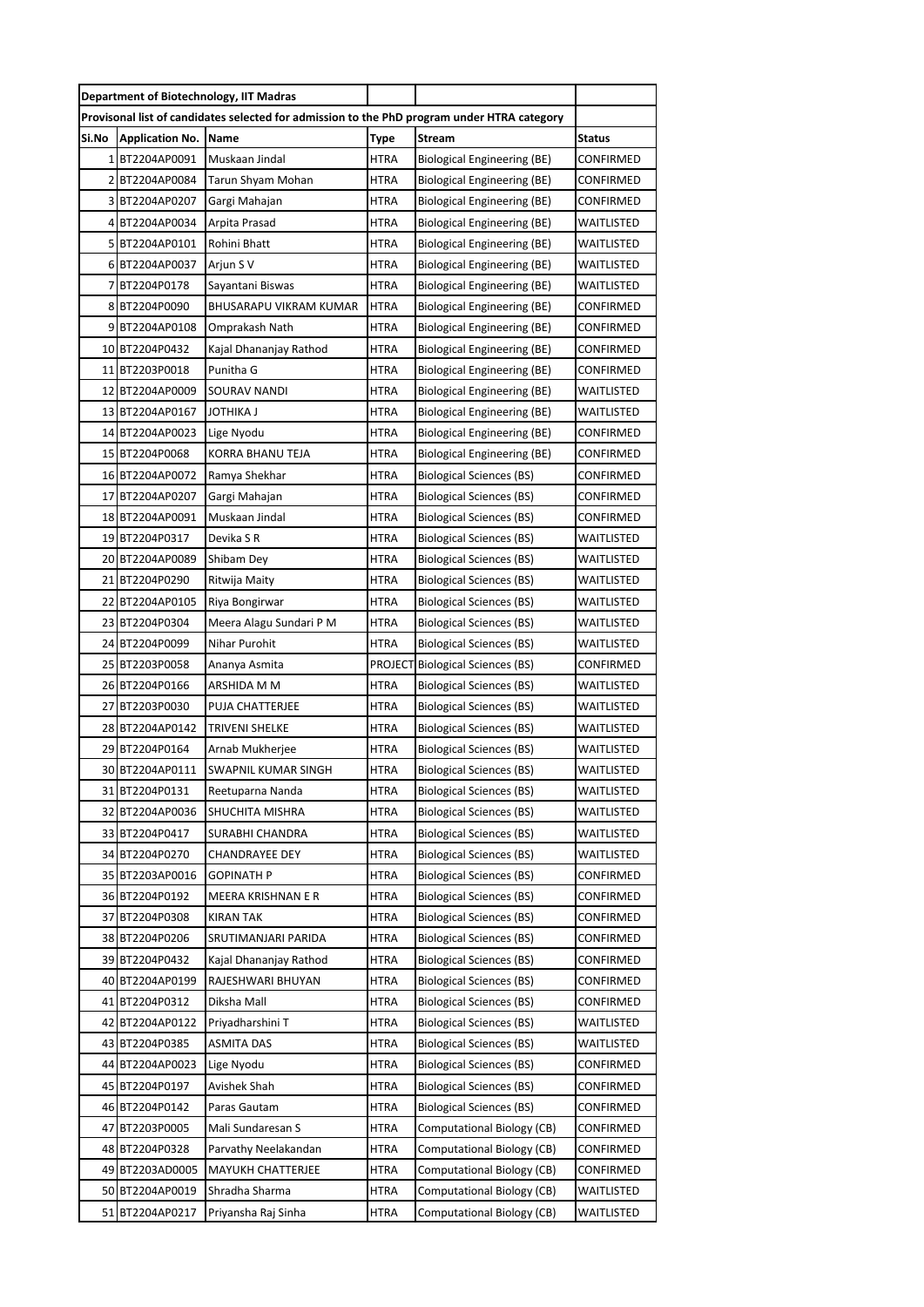|       | 52 BT2204AP0025                   | Aritra Banerjee                                                                                   | <b>HTRA</b> | Computational Biology (CB)               | WAITLISTED             |
|-------|-----------------------------------|---------------------------------------------------------------------------------------------------|-------------|------------------------------------------|------------------------|
|       | 53 BT2203AP0014                   | ARANYAK MITRA                                                                                     | <b>HTRA</b> | Computational Biology (CB)               | WAITLISTED             |
|       | 54 BT2204P0381                    | Dipti Chakraborty                                                                                 | HTRA        | Computational Biology (CB)               | WAITLISTED             |
|       | 55 BT2204P0239                    | Amit                                                                                              | HTRA        | Computational Biology (CB)               | WAITLISTED             |
|       | 56 BT2204AP0202                   | Anjali kumari                                                                                     | <b>HTRA</b> | Computational Biology (CB)               | WAITLISTED             |
|       | 57 BT2203P0042                    | Suraj Kumar Shah                                                                                  | HTRA        | Computational Biology (CB)               | CONFIRMED              |
|       | 58 BT2204AP0185                   | ANIKET MALAKAR                                                                                    | HTRA        | Computational Biology (CB)               | CONFIRMED              |
|       |                                   |                                                                                                   |             |                                          |                        |
|       |                                   | Provisonal list of candidates selected for admission to the PhD program under Fellowship category |             |                                          |                        |
| Si.No | <b>Application No.</b>            | Name                                                                                              | Type        | <b>Stream</b>                            | <b>Status</b>          |
|       | 1 BT2204P0450                     | Neha Rani Das                                                                                     |             | CSIR-JRF Biological Engineering (BE)     | Confirmed              |
|       | 2BT2204P0139                      | Shraddha Suman Smita                                                                              |             | UGC-JRF Biological Engineering (BE)      | Confirmed              |
|       | 3 BT2204AP0076                    | SAYAK DAS                                                                                         |             | UGC-JRF Biological Engineering (BE)      | Confirmed              |
|       |                                   | 4 BT2204AP0026 Madiha Natchi S S                                                                  |             | <b>DBT-JRF</b> Biological Sciences (BS)  | Confirmed              |
|       | 5 BT2204AP0139                    | Nandika Bhattacharya                                                                              |             | CSIR-JRF Biological Sciences (BS)        | Confirmed              |
|       | 6 BT2204AP0015                    | Jahanvi Ganotra                                                                                   |             | UGC-JRF Biological Sciences (BS)         | Confirmed              |
|       | 7 BT2204AP0162                    | Varsha Goyal                                                                                      |             | UGC-JRF Biological Sciences (BS)         | Confirmed              |
|       | 8 BT2204P0060                     | Vishal dogra                                                                                      |             | UGC-JRF Biological Sciences (BS)         | Confirmed              |
|       | 9 BT2204P0415                     | <b>MOHD AFFAN KHAN</b>                                                                            |             | <b>CSIR-JRF</b> Biological Sciences (BS) | Confirmed              |
|       | 10 BT2204AP0124                   | Mohammad Aquib                                                                                    |             | UGC-JRF Biological Sciences (BS)         | Confirmed              |
|       |                                   | 11 BT2204AP0075 SHASHAANK G                                                                       |             | CSIR-JRF Biological Sciences (BS)        | Confirmed              |
|       | 12BT2204P0163                     | SHUBHRANEEL SAHA                                                                                  |             | CSIR-JRF Biological Sciences (BS)        | Confirmed              |
|       | 13 BT2204P0040                    | MARIYA REJI                                                                                       |             | CSIR-JRF Biological Sciences (BS)        | Confirmed              |
|       | 14 BT2204AP0177                   | Gowtham S                                                                                         |             | CSIR-JRF Biological Sciences (BS)        | Confirmed              |
|       | 15 BT2204P0347                    | MANISHA CHAUHAN                                                                                   |             | UGC-JRF Biological Sciences (BS)         | Waitlist               |
|       | 16 BT2204P0236                    | Alex George Varghese                                                                              |             | CSIR-JRF Biological Sciences (BS)        | Waitlist               |
|       | 17 BT2204P0158                    | <b>MANISANKAR GANGULY</b>                                                                         |             | UGC-JRF Biological Sciences (BS)         | Waitlist               |
|       | 18 BT2204AP0044                   | <b>DEBOSHMITA SIL</b>                                                                             |             | <b>CSIR-JRF</b> Biological Sciences (BS) | Waitlist               |
|       | 19BT2204P0296                     | Bijaylaxmi Patra                                                                                  |             | <b>UGC-JRF</b> Biological Sciences (BS)  | Waitlist               |
|       | 20 BT2203P0052                    | Swapnil Srivastava                                                                                |             | <b>CSIR-JRF</b> Biological Sciences (BS) | Waitlist               |
|       | 21 BT2204AP0210                   | SYED KAVISH NIZAMI                                                                                |             | CSIR-JRF Biological Sciences (BS)        | Waitlist               |
|       | 22 BT2204P0391                    | MITHILESH KISHORI BHAR UGC-JRF Biological Sciences (BS)                                           |             |                                          | Waitlist               |
|       | 23 BT2204P0029                    | UDITA BANDYOPADHYAY                                                                               |             | UGC-JRF Biological Sciences (BS)         | Waitlist               |
|       | 24 BT2204P0075                    | NILAY BHOWAL                                                                                      |             | UGC-JRF Biological Sciences (BS)         | Waitlist               |
|       |                                   | 25 BT2204AP0039 Sanjana Mullick                                                                   |             | UGC-JRF Biological Sciences (BS)         | Waitlist               |
|       | 26 BT2204P0181                    | SALONA KAR                                                                                        |             | UGC-JRF Biological Sciences (BS)         | Waitlist               |
|       | 27 BT2204P0076                    | Padmashree D                                                                                      |             | CSIR-JRF Biological Sciences (BS)        | Waitlist               |
|       | 28 BT2204P0326                    | <b>SAYANI GHOSH</b>                                                                               |             | UGC-JRF Biological Sciences (BS)         | Waitlist               |
|       | 29 BT2204P0103                    | sunil choudhary                                                                                   |             | CSIR-JRF Biological Sciences (BS)        | Waitlist               |
|       | 30 BT2204P0186                    | AARUSHI KALPESHBHAI Z                                                                             |             | <b>CSIR-JRF</b> Biological Sciences (BS) | Waitlist               |
|       | 31 BT2204P0378                    | NABANITA DAS                                                                                      |             | UGC-JRF Biological Sciences (BS)         | Waitlist               |
|       | 32 BT2204P0019                    | SUPRIYA VARSHA BHAGA]                                                                             |             | UGC-JRF Biological Sciences (BS)         | Waitlist               |
|       | 33 BT2204P0373                    | Shweta Jitendra Rajput                                                                            |             | UGC-JRF Biological Sciences (BS)         | Waitlist<br>Waitlist   |
|       | 34 BT2204P0428<br>35 BT2204AP0197 | Vikash bhadu<br>ARNAB RAY                                                                         |             | CSIR-JRF Biological Sciences (BS)        | Waitlist               |
|       |                                   |                                                                                                   |             | CSIR-JRF Biological Sciences (BS)        |                        |
| 371   | 36 BT2204P0375<br>BT2204P0144     | Sushree Sangita Kar<br>Nitisha                                                                    |             | UGC-JRF Biological Sciences (BS)         | Confirmed<br>Confirmed |
|       |                                   |                                                                                                   |             | CSIR-JRF Biological Sciences (BS)        |                        |
|       | 38 BT2204P0443                    | <b>MONIKA VERMA</b>                                                                               |             | UGC-JRF Biological Sciences (BS)         | Confirmed              |
|       | 39 BT2204P0023                    | PRIYANKA PARIDA<br>EVAN DEBNATH                                                                   |             | CSIR-JRF Biological Sciences (BS)        | Confirmed<br>Confirmed |
|       | 40 BT2204P0323                    |                                                                                                   |             | UGC-JRF Biological Sciences (BS)         | Confirmed              |
|       | 41 BT2204P0437<br>42 BT2204P0266  | SOUMA GHOSH<br>PUJA DEY                                                                           |             | <b>DBT-JRF</b> Biological Sciences (BS)  | Confirmed              |
|       | 43 BT2204AP0170                   | Vipashu Kaushal                                                                                   |             | UGC-JRF Biological Sciences (BS)         | Confirmed              |
| 44    | BT2204P0044                       | MANOJ SI                                                                                          |             | CSIR-JRF Biological Sciences (BS)        | Waitlist               |
|       |                                   |                                                                                                   |             | UGC-JRF Biological Sciences (BS)         |                        |